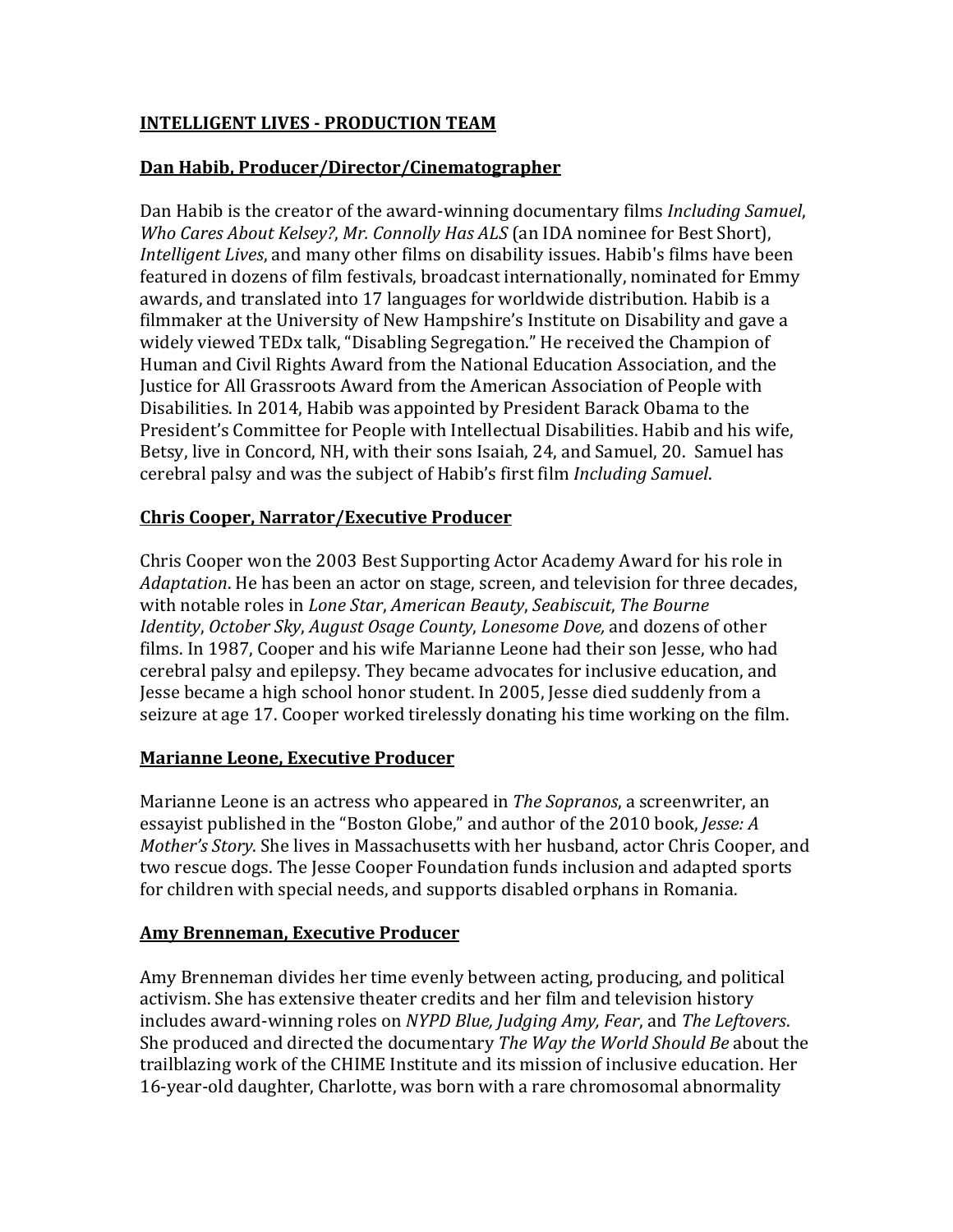(only diagnosed at age 15, with only 1,400 cases worldwide), so throughout her early school years she qualified for services through a label of intellectual disability.

# **James Rutenbeck, Editor**

James Rutenbeck is an independent producer and editor. His films have been screened internationally at museums and festivals. His feature-length film *Scenes from a Parish* won the three Insight Awards of Excellence from the National Association of Film and Digital Media Artists and was broadcast on the PBS series "Independent Lens" in 2009. Rutenbeck has been awarded grants from the Sundance Documentary Fund, Latino Public Broadcasting, and Southern Humanities Media Fund. He is Executive Producer of *Class of '27*, a recent series of three short films about the lives of very young children in remote parts of rural America. *Class of '27* was awarded an DuPont Columbia Journalism Award in January 2018. James has an adult son, Anthony, with autism.

### **Matisyahu, Contributing Musician**

Matisyahu is a world-renowned reggae vocalist, beatboxer, and alternative rock musician. Known for blending Orthodox Jewish themes with reggae, rock, and hip hop beatboxing sounds, Matisyahu's 2005 single "King Without a Crown" was a Top 40 hit in the United States. Based on his commitment to human rights, Matisyahu is donating the use of his songs to *Intelligent Lives*.

# **Paul Brill, Original Score**

Paul Brill has composed scores for numerous award-winning films, TV series, commercials, and NPR program themes, as well as several acclaimed original and innovative songwriting. He has received three Emmy award nominations for his film scores and recently collaborated with rock legend U2 on the HBO film, *Burma Soldier*.

### **Jody Becker, Story Editor**

Jody Becker is an award-winning documentary film, radio, and print journalist. As a writer and story editor, she collaborates with directors aiming their cameras at subjects highlighting issues ranging from public policy to health (*Autistic-Like*, *Voices*, and Habib's *Mr. Connolly Has ALS*) and the arts.

### **Melanie Perkins McLaughlin, Consulting Producer**

Melanie Perkins McLaughlin is an award-winning documentary filmmaker with more than 20 years in film production. She has worked on films for HBO, PBS, ABC, A&E, The Discovery Channel, and The History Channel. In 2007, Perkins McLaughlin also received a prenatal diagnosis: her third child had Trisomy 21 and a congenital